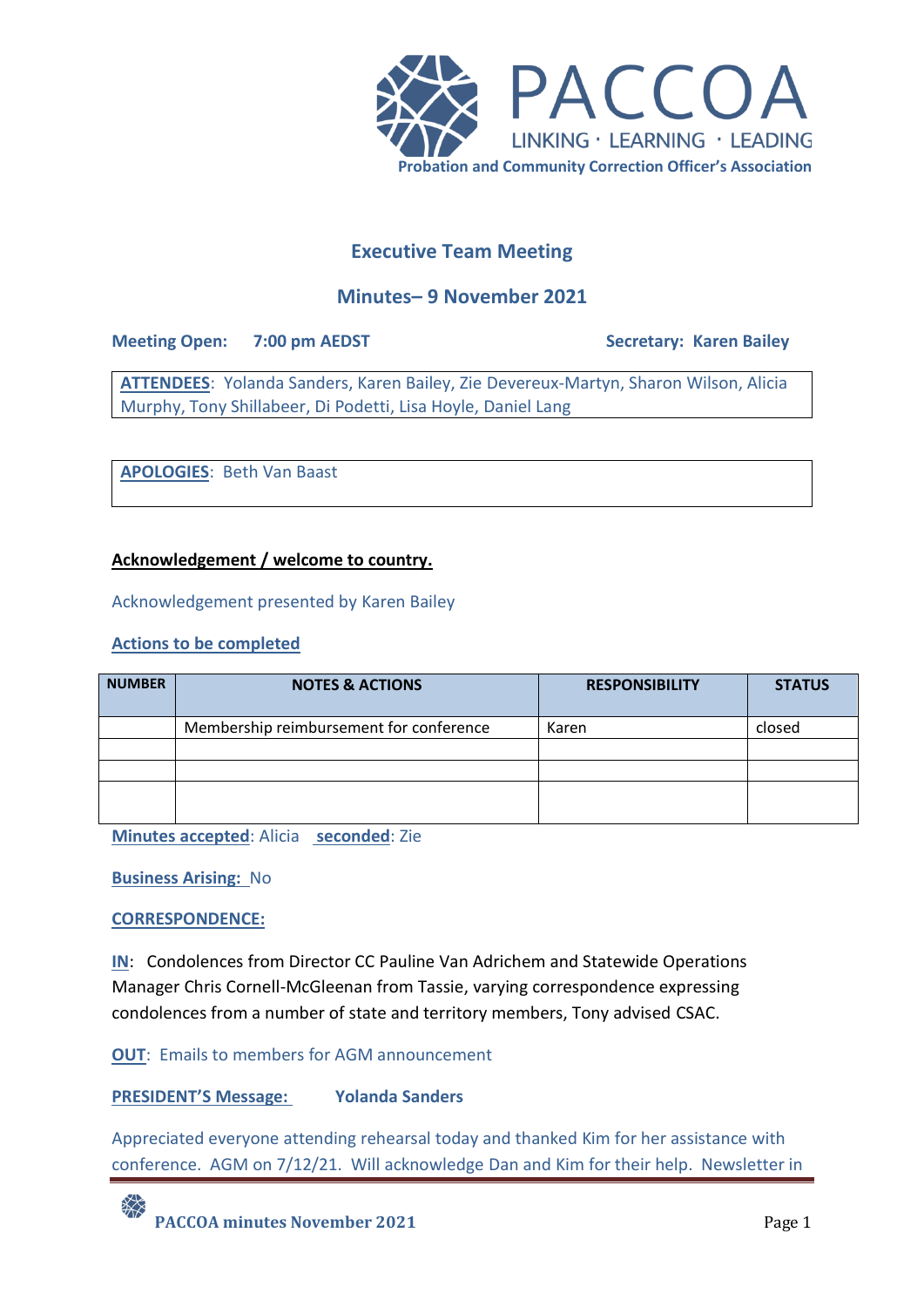

December- take pics from conference for Beth and other stories. Looking forward to the awards and having a celebration.

**TREASURER'S Updates: Karen Bailey**

# **PACCOA Treasurer's Report**

*Probation and Community Corrections Officers' Association Incorporated*

ABN 97 637 750 898

## **October 2021**

| <b>OPENING BALANCE:</b> |            | \$228247.54 |
|-------------------------|------------|-------------|
| <b>INCOMING:</b>        |            |             |
| <b>Member Fees</b>      | \$2380.00  |             |
| NSW fees Q1 (July-Sept) | \$11516.00 |             |
| Interest                | S          | 0.00        |

## **EXPENSES/OUTGOINGS:**

| <b>Tas-Onesimus training</b>     |    | \$275.00   |
|----------------------------------|----|------------|
| Conference flight reimbursement- |    |            |
| D Podetti                        |    | $5$ 337.64 |
| Conference flight reimbursement- |    |            |
| L Lethborg                       | S. | 337.64     |
| Zoom charges                     | \$ | 429.99     |

| <b>Closing Balance for September 2021</b> | \$240763.27 |
|-------------------------------------------|-------------|
| State/territory funds                     | \$28777.81  |
| Available funds                           | \$211985.46 |

**PACCOA minutes November 2021** Page 2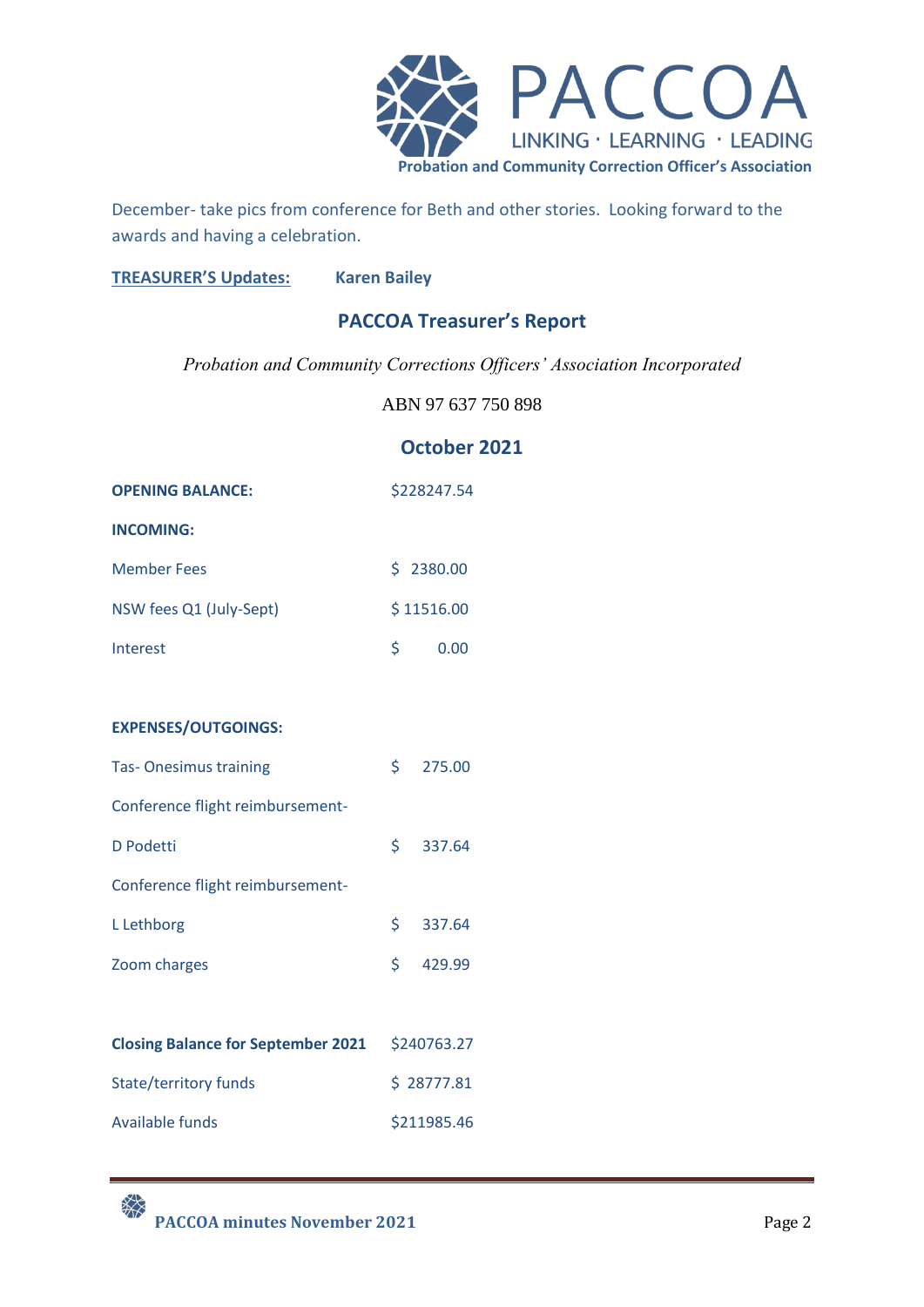

#### **Budget 2021-2022**

| 2021-22 Financial Year Budget based on 650 Members & current funds estimated<br>income \$253,728.59 (this does not include state funds) |        |                     |                  |           |  |
|-----------------------------------------------------------------------------------------------------------------------------------------|--------|---------------------|------------------|-----------|--|
|                                                                                                                                         |        | Amount<br>Allocated | <b>YTD</b> spend | Remaining |  |
| Conference                                                                                                                              | 30.00% | 76118.57            | 429.99           | 75688.58  |  |
| Sponsorship                                                                                                                             | 10.00% | 25372.85            | 675.28           | 24697.57  |  |
| Professional development                                                                                                                | 50.00% | 126864.30           | 2080.92          | 124783.38 |  |
| Promotional                                                                                                                             | 5.00%  | 12686.42            | O                | 12686.42  |  |
| <b>Running Costs</b>                                                                                                                    | 5.00%  | 12686.42            | 78.39            | 12608.03  |  |

## **\*PACCOA State/Territory sub fund balances**

| <b>State</b> | <b>Opening balance</b> | <b>Added to sub</b><br>fund | <b>Expended</b> | <b>Closing balance</b> |
|--------------|------------------------|-----------------------------|-----------------|------------------------|
| <b>TAS</b>   | 3829.47                | 177                         | 275             | 3731.47                |
| <b>QLD</b>   | 3617.11                | 95                          | Nil             | 3712.11                |
| <b>WA</b>    | 7734.93                | 36                          | <b>Nil</b>      | 7770.93                |
| <b>SA</b>    | 5348.13                | 112                         | Nil             | 5460.13                |
| <b>NT</b>    | 4672.81                | 20                          | Nil             | 4692.81                |
| <b>VIC</b>   | 2707.55                | 24                          | Nil             | 2731.55                |
| <b>ACT</b>   | 666.81                 | 12                          | <b>Nil</b>      | 678.81                 |
| <b>TOTAL</b> | \$28576.81             | 476                         | 275             | \$28777.81             |

**\*Calculated at \$1.00 per member per fortnight (20% of dues paid)**

#### **Matters for Treasury to consider:**

This report was completed by

Karen Bailey

Treasurer

PACCOA

**Moved Karen 2nd** Zie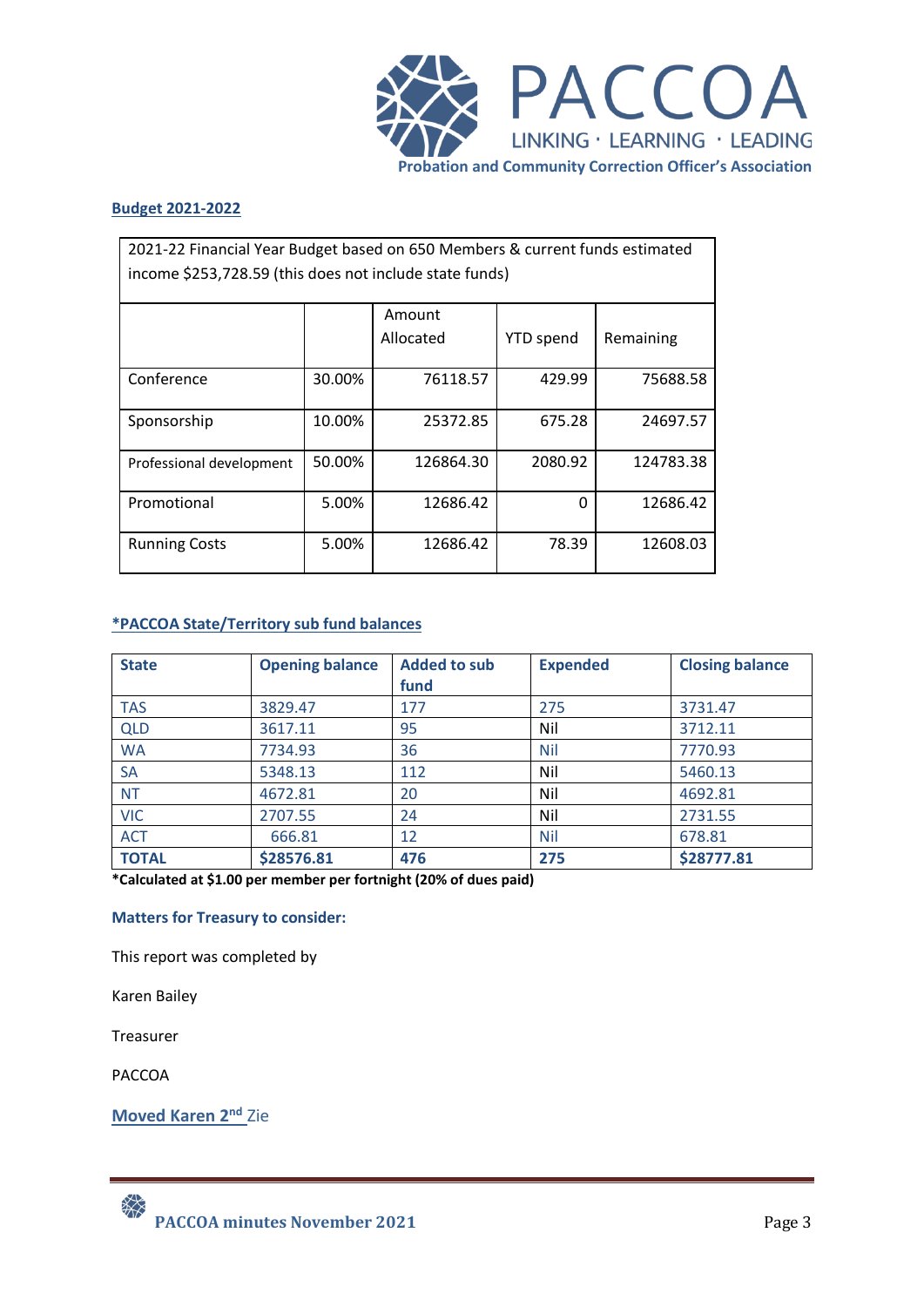

## **MEMBERSHIP Updates:**

Liz has forwarded report to Di for AGM membership report. Report updated. Membership increasing.

## **STATE Updates:**

| <b>NT</b>  | Very little interest in conference, tried to get enthusiasm. 1 potential new |
|------------|------------------------------------------------------------------------------|
|            | member today. Spoke to Simone- not enthusiastic about being delegate         |
| <b>SA</b>  | 1 new member, Alicia looking at another state bulletin out. Alicia wont be   |
|            | at conference on Friday.                                                     |
| <b>TAS</b> | Poor uptake for conference, slow decision making from hierarchy and          |
|            | workloads. Lisa and Zie meeting to talk about plan for next year.            |
| <b>ACT</b> | No updates and no interest for delegate                                      |
| <b>WA</b>  | Two new members, having a hub at the academy to watch conference.            |
| <b>NSW</b> | A/Commissioner CC email supporting members to attend conference as a         |
|            | work day. PPOA NSW 24/11/21 AGM, will form the executive team NSW            |
|            | and two delegates for PACCOA. Healthy treasury in NSWPPOA. Education         |
|            | sponsorship program.                                                         |
| <b>QLD</b> | Membership up to 53. All focus on conference, have 25 people attending       |
|            | 'the hub' to watch the conference and approx. 15 attending an after drinks   |
|            | event.                                                                       |
| <b>VIC</b> | No updates and no interest for delegate                                      |

## **CONFERENCE UPDATES:**

**Awards presentation:** Trophies and certificates all done. Presenters will be Brian Norman, Zie Devereux-Martyn and Karen Bailey. Dan has compiled music and pictures for the presentation.

## **Conference Project Plan:**

**Presenter's gift:** \$50 Gift vouchers and 12 pens plus engraving-Kim organising the pens.

**Conference schedule:** Yolanda updating schedule and Dan completing Kerry's memorial.

| <b>Marketing</b>  | Zie, Simone<br>and Sharon   | Gift vouchers for registered members, award winners, presenters<br>and special helpers. |
|-------------------|-----------------------------|-----------------------------------------------------------------------------------------|
| <b>Technology</b> | Alicia, Tony<br>and Melissa | Zoom all organised, rehearsal was today                                                 |
| Sponsorship       | Karen, Yolanda<br>and Kerry | Nothing to add                                                                          |